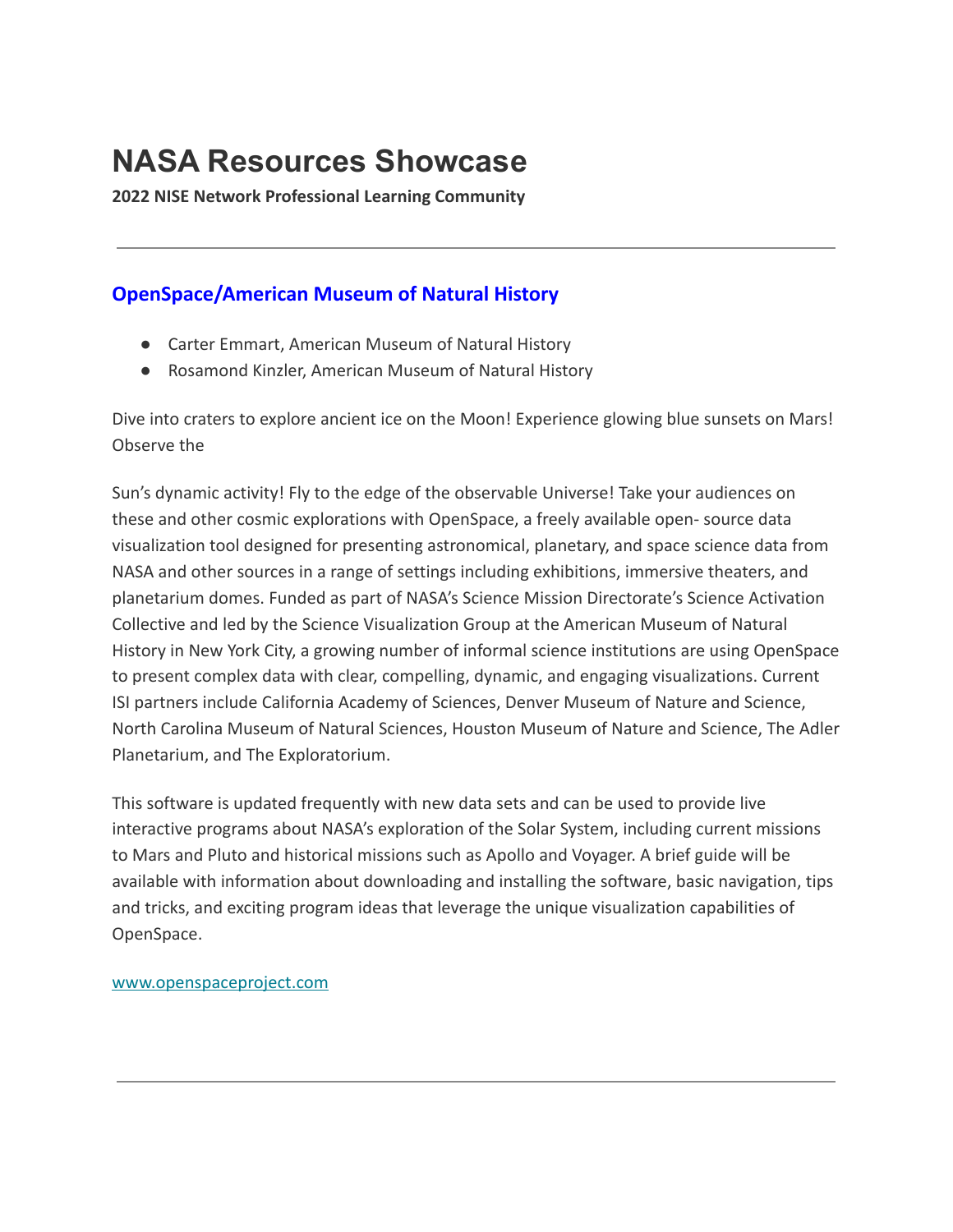# **Infiniscope/Arizona State University**

- Ariel Anbar, Arizona State University
- Jessica Swann, Arizona State University
- Joseph Tamer, Arizona State University

The Infiniscope team empowers educators of all kinds to bring dynamic digital learning experiences to their audiences. Through immersive 360-degree virtual environments, customized simulations, and real-time adaptive feedback, Infiniscope makes the wonders of Earth and space science accessible to learners of all ages. Our team includes educators, learning designers and NASA scientists working together to develop high-quality education materials that encourage exploration and discovery.

[www.infiniscope.org](https://infiniscope.org/)

## **NASA's Night Sky Network**

● Vivian White, Astronomical Society of the Pacific

Administered by the Astronomical Society of the Pacific (ASP), NASA's Night Sky Network is dedicated to supporting informal astronomy enthusiasts in astronomy clubs across the US. Find out how to partner with these local experts to bring the awe of the night sky to your museum. Invite members of a local club to bring their telescopes, knowledge, and hands-on activities to your museum for an out-of-this-world experience! Find a club near you:

[www.nightsky.jpl.nasa.gov/](https://www.nightsky.jpl.nasa.gov/)clubs-and-events.cfm [www.astrosociety.org](https://www.astrosociety.org/)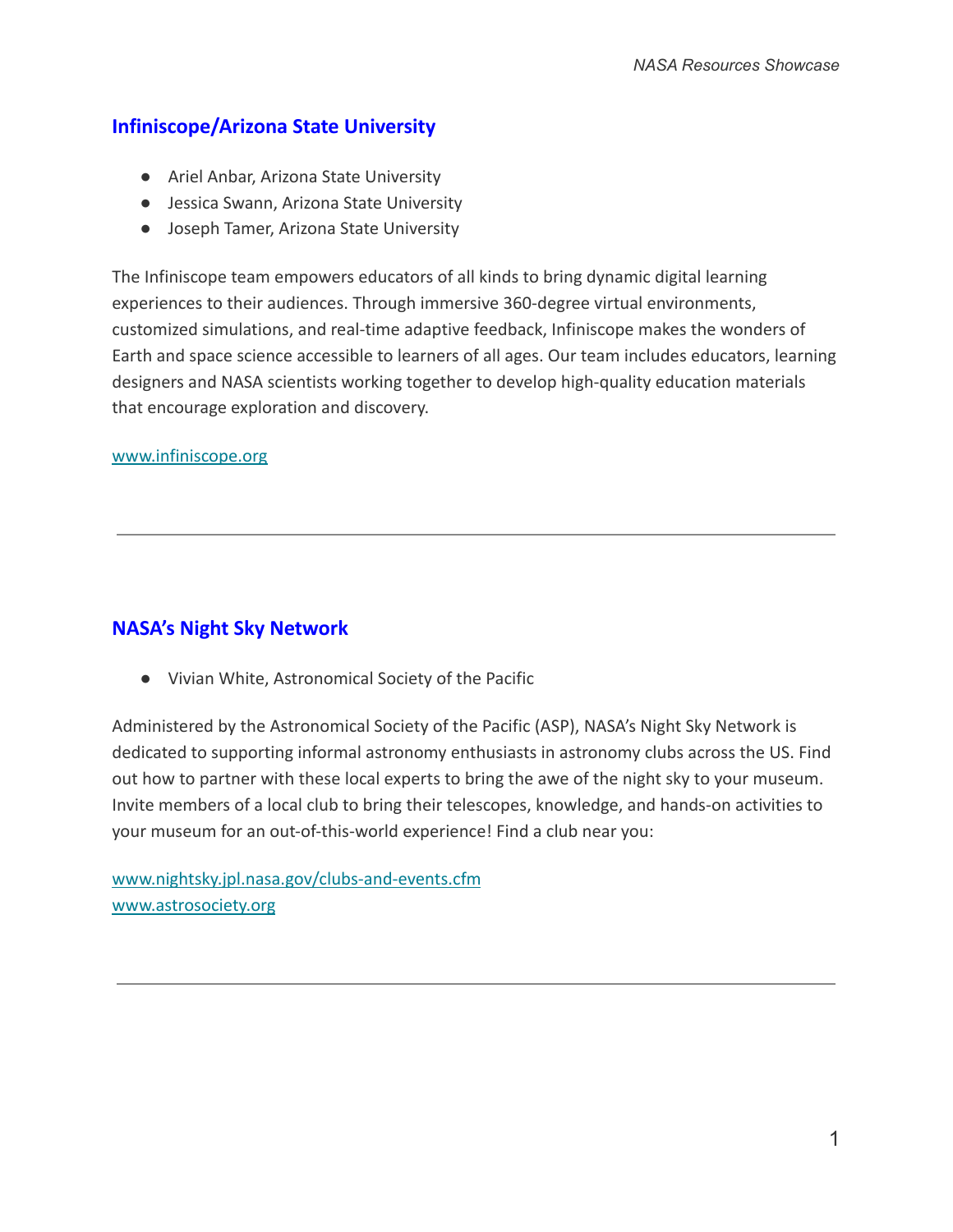# **NASA Earth Science Education Collaborative (NESEC)**

- Theresa Schwerin, Institute for Global Environmental Strategies (IGES)
- Holli Kohl, NASA Goddard Space Flight Center (GSFC)
- Kristen Weaver, NASA Goddard Space Flight Center (GSFC)
- Tina Harte, NASA Langley Research Center (LaRC)

NESEC provides engaging and authentic NASA Earth STEM experiences and resources for life-long and life-wide learners that are delivered broadly through strategic collaborators and networks like NISEnet. The Institute for Global Environmental Strategies (IGES) leads NESEC in strong partnership with the world class Earth Sciences at three NASA Centers: Goddard Space Flight Center, Langley Research Center, and Jet Propulsion Laboratory. A specific focus is on citizen science using the GLOBE Observer mobile app, a data collection tool that allows volunteers to take Earth science observations with connections to NASA science and contribute to the Global Learning and Observations to Benefit the Environment (GLOBE) community. A [Toolkit](https://observer.globe.gov/toolkit) for Informal Educators provides resources to help integrate GLOBE Observer into programming at a variety of settings - including science centers, museums, camps, libraries, nature centers, public gardens, scouts, and more. We also have upcoming events and challenges, including a [Mosquito Space Tire Blitz](https://observer.globe.gov/news-events-and-people/news/-/obsnewsdetail/19589576/are-old-tires-new-mosquito-condos) through June, a summer land cover challenge (June 21-July 23), and a fall Trees challenge (Sept. 22-Oct. 22), and new resources for informal educators including [GLOBE Observer Girl Scouts Guide](https://observer.globe.gov/toolkit/guides/girl-scouts) and resources for camps.

[https://nesec.strategies.org](https://nesec.strategies.org/)

[https://observer.globe.gov](https://observer.globe.gov/)

<https://observer.globe.gov/toolkit>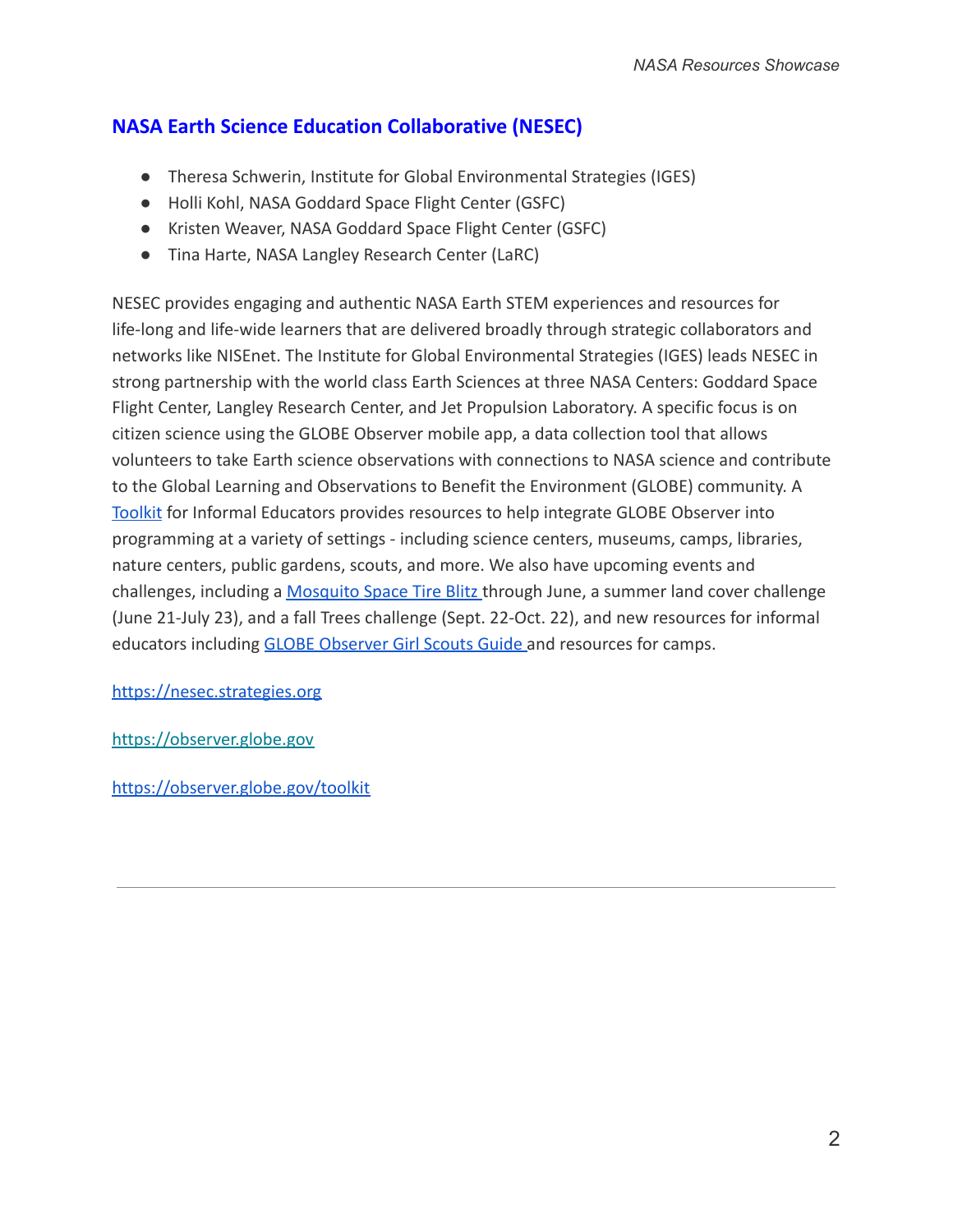# **NASA Solar System Treks/ NASA JPL & NASA Ames**

- Brian Day, NASA Solar System Exploration Research Virtual Institute
- Emily Law, NASA Jet Propulsion Laboratory

NASA's Solar System Treks Project (SSTP) produces web-based interactive visualization and analysis tools that enable mission planners, planetary scientists, students, and the public to explore the surfaces of a growing number of planetary bodies as seen through the eyes of many different instruments aboard a variety of spacecraft. Views can be stacked and blended. Users can interactively fly over peaks and down into valleys in 3D mode; measure distances, heights, and depths of landforms; mark areas for output to 3D printers; and create paths for immersive viewing experience using VR goggles. While originally initiated for mission planning and science, this technology has demonstrated great benefits for STEM engagement and inspiration. As a component of NASA's STEM Activation Infrastructure, they are available as resources for NASA STEM Activation partners, and to the greater outreach and education community. As new missions are being planned to a variety of planetary bodies (including upcoming human and robotic missions to the Moon beginning this year), these tools are facilitating the public's understanding of the missions and engaging the public in the process of identifying and selecting where these missions will land.

[trek.nasa.gov](https://trek.nasa.gov/) [trek.nasa.gov/moon](https://trek.nasa.gov/moon/) [trek.nasa.gov/mars](https://trek.nasa.gov/mars/)

# **NASA Heliophysics Education Activation Team**

- Carolyn Ng, NASA Goddard Space Flight Center
- Shannon Reed, NASA Goddard Space Flight Center

NASA Heliophysics Education Activation Team (NASA HEAT) is bringing heliophysics and NASA discoveries to learning spaces across the US by engaging audiences in the 2023 and 2024 solar eclipses and making heliophysics discoveries more accessible to educators through the Next Generation Science Standards (NGSS). NASA HEAT does this by contributing to the NASA Science Activation program's goal of partnering with scientists, educators, and communicators to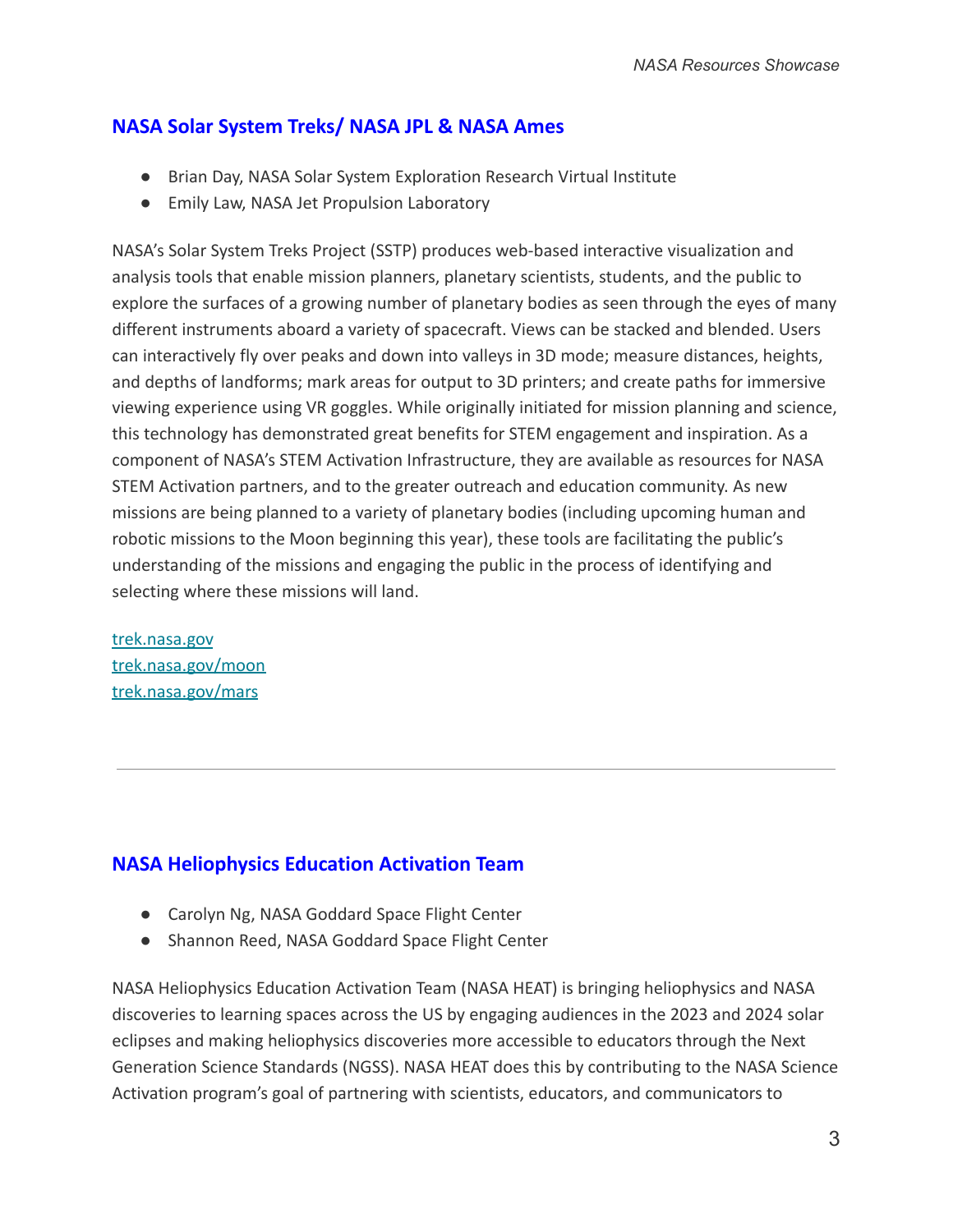provide authentic science-based content and experiences based on identified audience needs and refined by rigorous evaluation. Formerly known as the Heliophysics Education Consortium (HEC) and NASA Space Science Education Consortium (NSSEC), the group was renamed to NASA HEAT to take advantage of the focused portfolio and reach of NASA HEAT members.

#### [science.gsfc.nasa.gov/heliophysics/](https://science.gsfc.nasa.gov/heliophysics/)

The Eclipse Soundscapes: Mobile Application is a SciAct subaward of NASA Heliophysics Education Activation Team (NASA HEAT).

- Trae Winter, ARISA Lab
- MaryKay Severino, ARISA Lab

Eclipse Soundscapes originally launched to make the "Great American Eclipse" of 2017 accessible to everyone, with a special focus on making the app accessible in order to ensure people who are blind or low vision could experience the eclipse alongside sighted peers. Its first project was a [mobile application.](http://eclipsesoundscapes.org/download-app) The app includes illustrative audio descriptions of total solar eclipses, as well as an interactive "rumble map" that allows users to conceptualize an eclipse through touch and sound. Since 2017 it has been made bilingual in English and Spanish and will soon add annular eclipse educational information by May of 2022. We welcome you to use this free accessible eclipse mobile application to learn more about the features of total and annular eclipses in a multisensory way!

You can learn more about the mobile app and other projects under the Eclipse Soundscapes banner at [EclipseSoundscapes.org](https://eclipsesoundscapes.org/) and by following on [Facebook @EclipseSoundscapes](https://www.facebook.com/EclipseSoundscapes), [Twitter](https://twitter.com/EclipseSoundUDL) [@EclipseSoundUDL,](https://twitter.com/EclipseSoundUDL) and Instagram [@EclipseSoundscapes](https://www.instagram.com/eclipsesoundscapes/?hl=en) !

To download the free mobile application visit: <https://eclipsesoundscapes.org/download-app>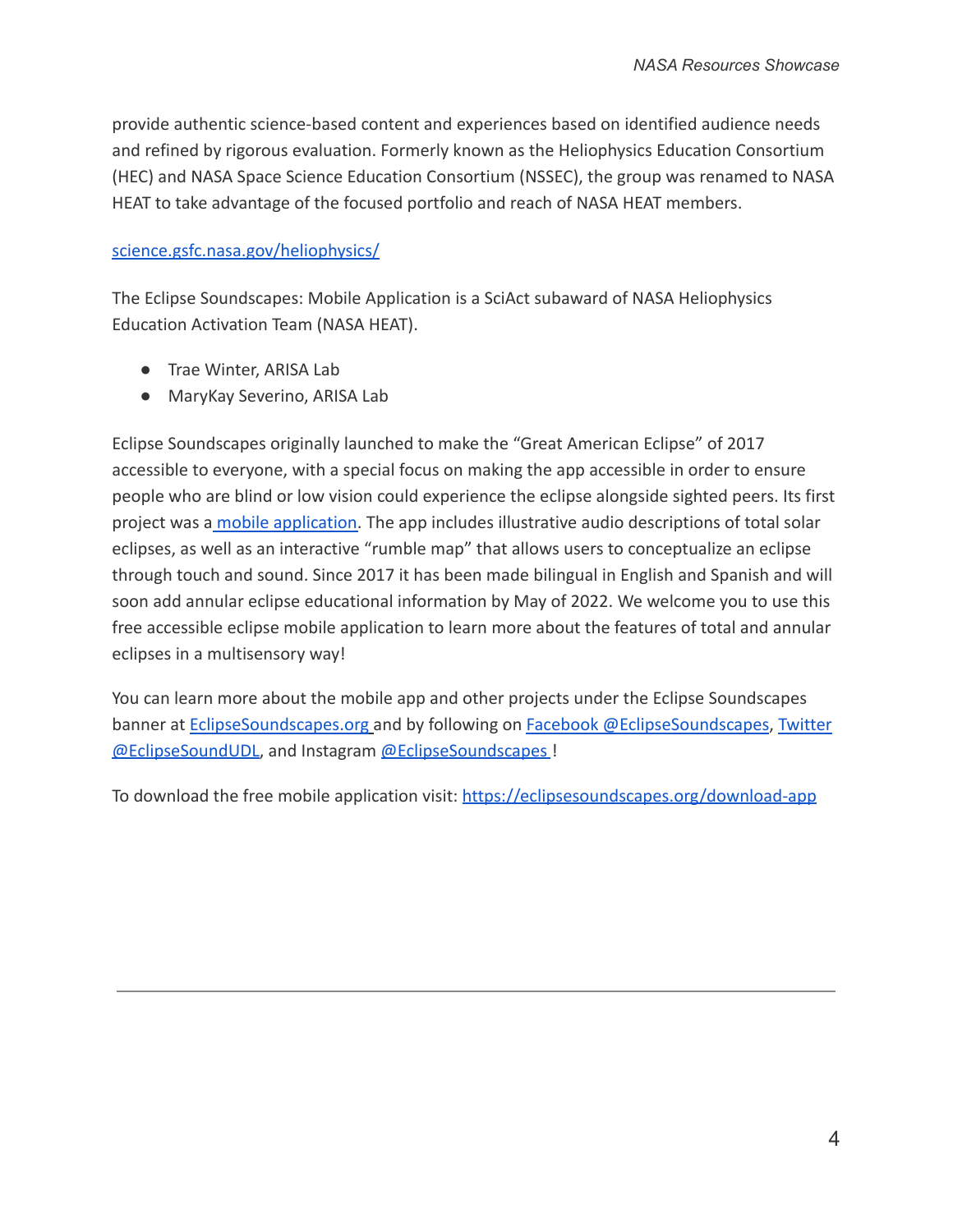# **NASA's Museum & Informal Education Alliance**

- Amelia Chapman, NASA Jet Propulsion Laboratory
- Jeff Nee, NASA Jet Propulsion Laboratory

NASA's Museum & Informal Education Alliance is a free, active community of practice that provides informal educators access to NASA and its resources via:

- A member website of searchable resources, including a calendar of mission events, deadlines, and anniversaries
- Live and archived professional development teleconferences with NASA experts
- Personal assistance navigating NASA's extensive resources and events

The Alliance provides a platform for sharing your events and exhibits with NASA and its audiences, and advocates for informal education within NASA by providing a venue for feedback, requests, and communication between NASA content developers and informal educators.

Over two thousand professionals at more than a thousand museums, science centers, planetariums, Challenger Centers, observatories, parks, libraries, and youth-serving organizations are members of the MIE Alliance.

#### [informal.jpl.nasa.gov/museum](https://informal.jpl.nasa.gov/museum/)

# **Solar System Ambassadors**

● Kay Ferrari, NASA Jet Propulsion Laboratory

The Solar System Ambassadors (SSA) program is a nationwide volunteer public engagement effort sponsored by NASA's Science Mission Directorate and managed by NASA's Jet Propulsion Laboratory. SSAs are space enthusiasts from all walks of life who are asked to conduct and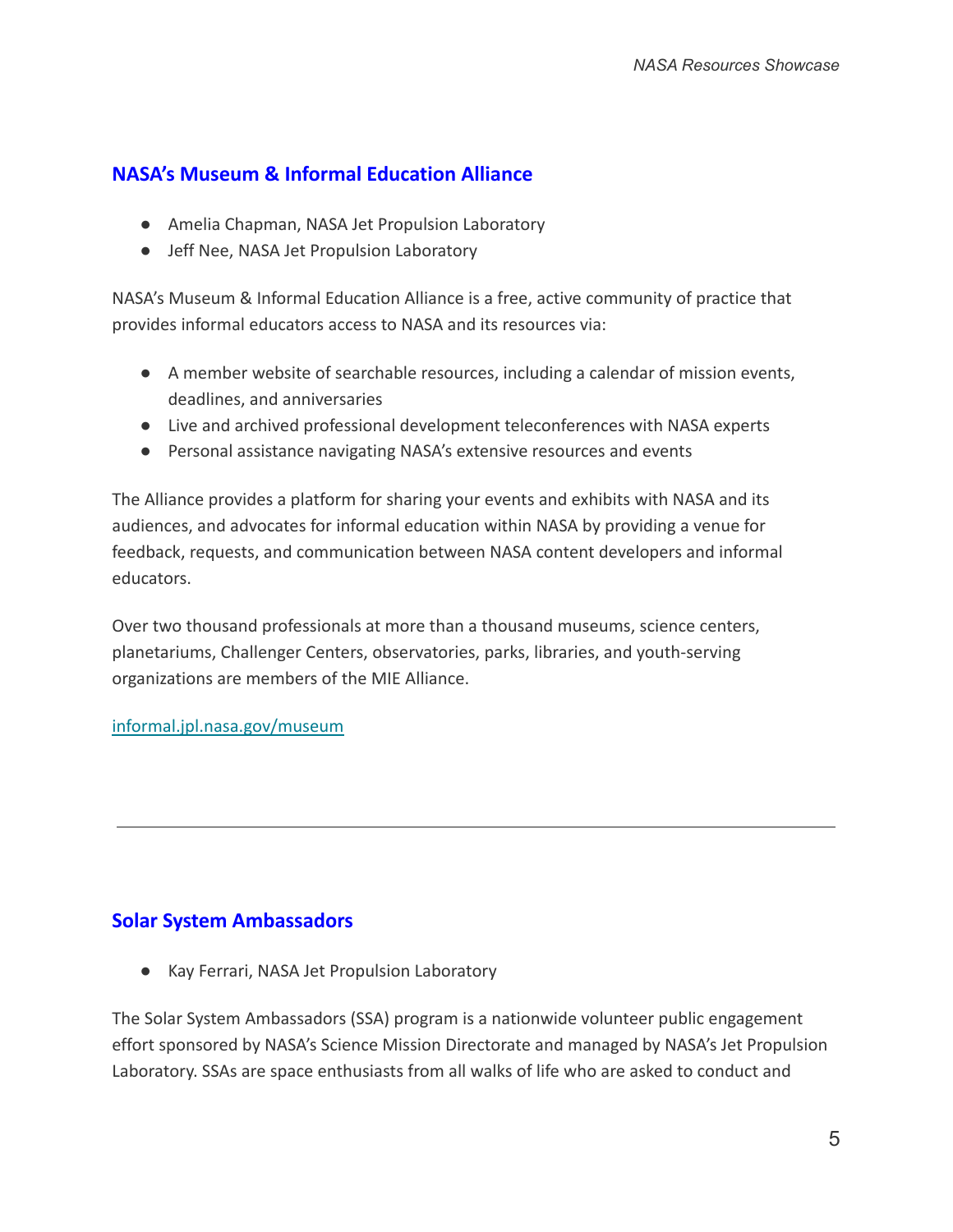report four events annually where they share NASA's story in ways meaningful to their communities.

Ambassadors are chosen based on their exceptional communication skills and community connections. SSA training involves connecting Ambassadors with NASA scientists and engineers via webinars, providing them with the most up-to-date information and materials possible to share at their events. Ambassadors are encouraged to collaborate with members of other NASA-supported projects, including the Museum & Informal Education Alliance, Night Sky Network, NASA@ My Library, and the NISE Network.

Currently, there are 1,150 SSA volunteers in all 50 states, US territories, and US military bases and consulates overseas. Over the past 21 years, Solar System Ambassadors have reached more than 11 million people directly and almost 570 million people indirectly.

#### [solarsystem1.jpl.nasa.gov/ssa/home.cfm](https://solarsystem1.jpl.nasa.gov/ssa/home.cfm)

#### **NASA's Eyes**

- John Nelson, NASA/Jet Propulsion Laboratory
- Jason Craig, NASA/Jet Propulsion Laboratory

NASA's Eyes is a publicly available visualization system created by NASA JPL. Eyes allows users to virtually ride along with NASA missions, view and zoom in to realistic simulations of planets, moons, stars, and space objects studied by NASA scientists. The system is a downloadable program with daily self- updating content from NASA featuring three museum-friendly versions: Eyes on Earth, Eyes on the Solar System, and Eyes on Exoplanets. In addition, the Eyes team is now creating web browser–based simulations that work on your mobile phone. Each and every planet, moon, comet, asteroid and spacecraft is directly embeddable through an iFrame on any website. Just go directly to the object in question and use the direct URL link. Example: JWST can be live in real-time on your website by embedding this link: [https://eyes.nasa.gov/apps/orrery/#/sc\\_jwst](https://eyes.nasa.gov/apps/orrery/#/sc_jwst)

For Earth data, any and all confirmed exoplanets, and all Near-Earth Objects, please see Eyes on the Earth, Eyes on Exoplanets, and Eyes on Asteroids. [eyes.nasa.gov](https://eyes.nasa.gov/)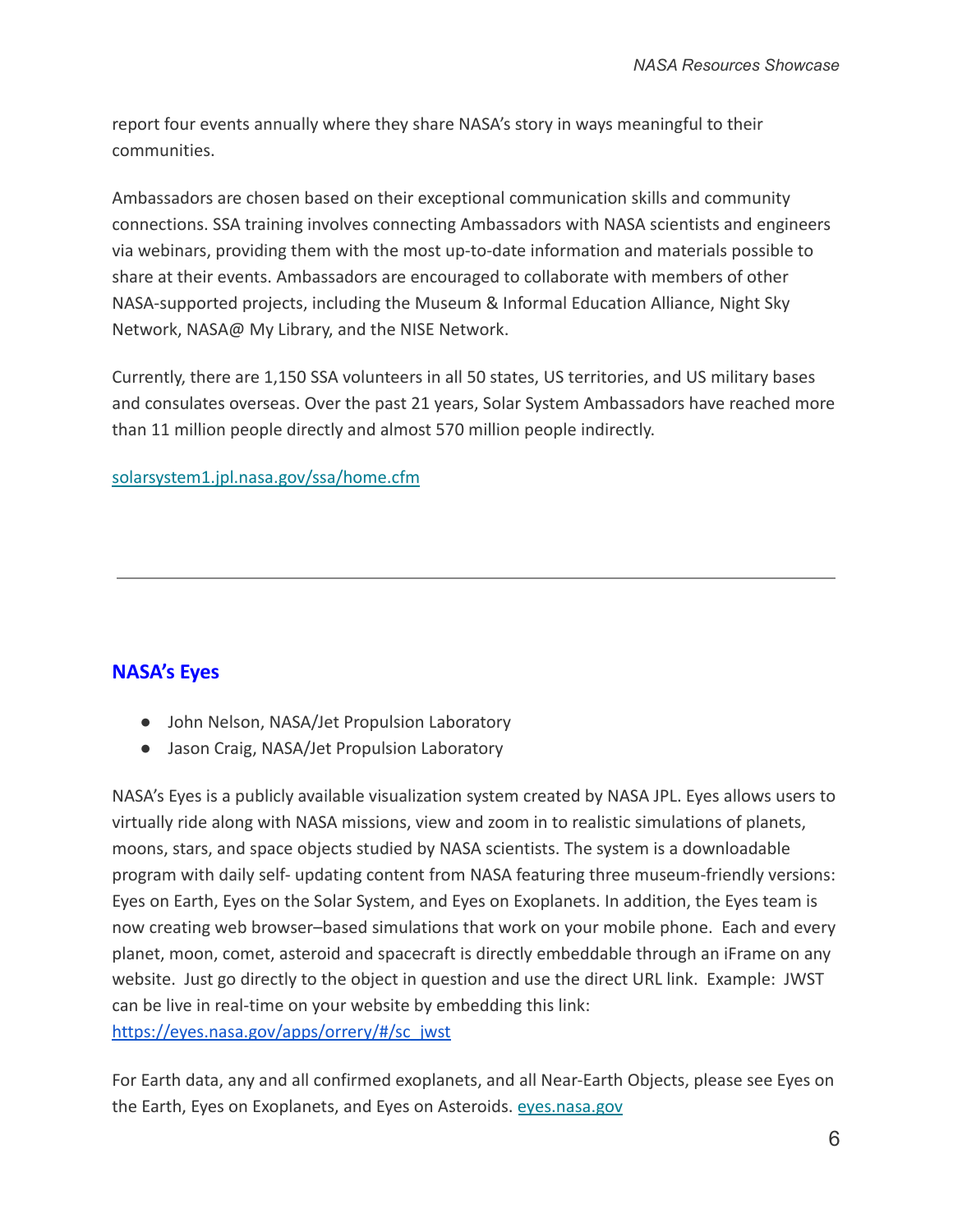# **NASA eClipsTM/National Institute of Aerospace**

- Shelley Spears, National Institute of Aerospace
- Sharon Bowers, National Institute of Aerospace
- Joan Harper-Neely, National Institute of Aerospace

NASA eClips resources support standards-based instruction by increasing STEM literacy in formal and nonformal settings. The free video segments inform and engage students, through NASA-inspired, real-world connections.

NASA Spotlites are short (90–120 second), student-produced videos designed to debunk nationally recognized science misconceptions. From research to script, to screen, students build their own understanding of the science concept through creative video representations. The NASA Spotlite Design Challenge offers campers opportunities to collaborate creatively to produce science videos for other students.

NASA eClips Guide Lites focus on activities pulled from Educator Guides and are well suited for phenomenon-based science inquiry in nonformal educational settings. All Guide Lites are organized using the 5E learning model.

[nasaeclips.arc.nasa.gov](https://nasaeclips.arc.nasa.gov/)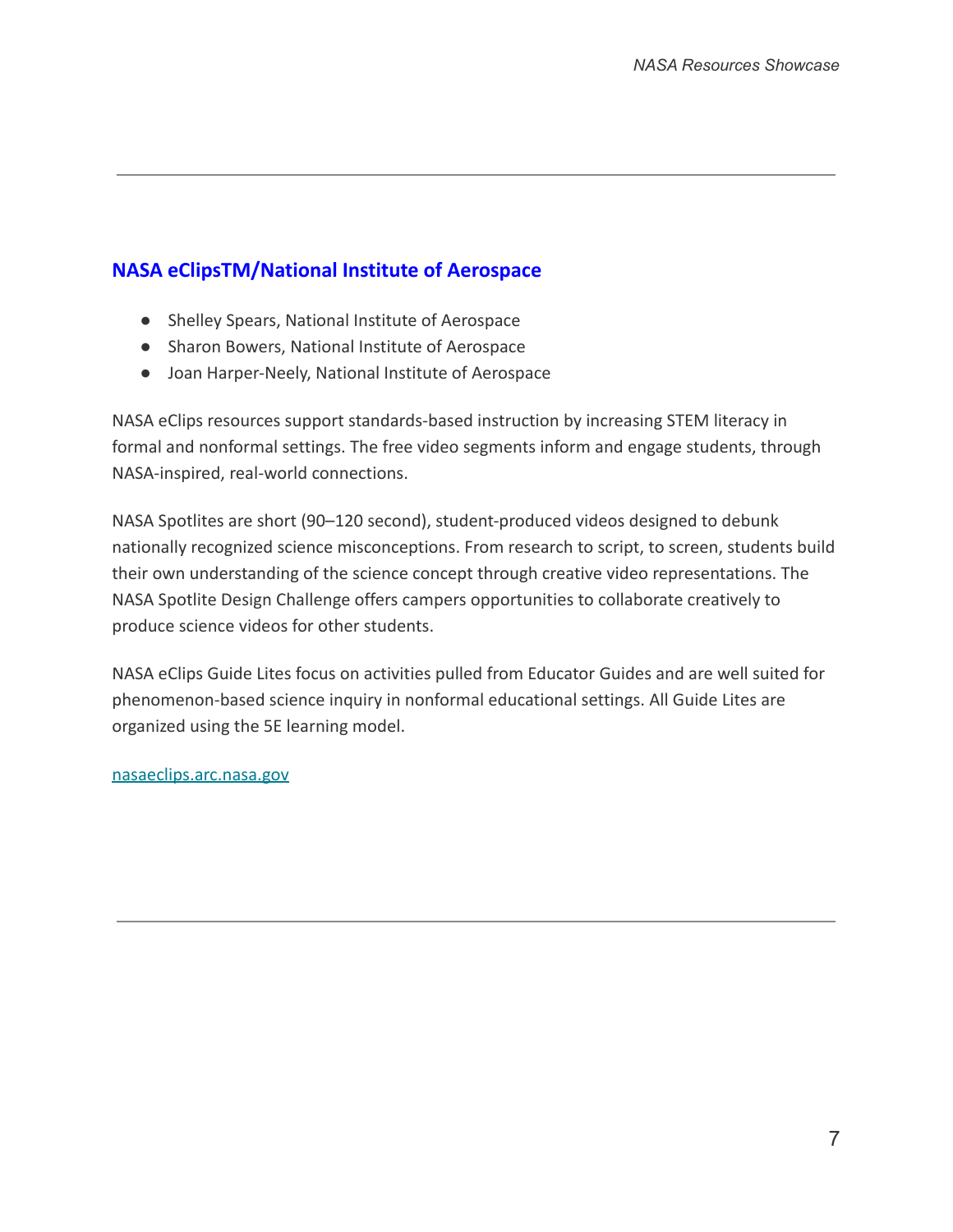# **NASA's Universe of Learning**

- Denise Smith, Space Telescope Science Institute (STScI)
- Tim Rhue II, Space Telescope Science Institute (STScI)
- Yesenia Perez, Space Telescope Science Institute (STScI)
- Erika Wright, Center for Astrophysics | Harvard & Smithsonian Center
- Mary Dussault, Center for Astrophysics | Harvard & Smithsonian Center
- Brandon Lawton, Space Telescope Science Institute (STScI)

NASA's Universe of Learning creates a wide range of resources for museums and informal learning environments. Made of organizations embedded within NASA missions that produce some of the most iconic science and imagery in the world, NASA's Universe of Learning uses its direct connection to the wonders of the cosmos and the experts behind the science to enable learning for people of all ages. Some of those include data tools & participatory experiences like the Astrophoto Challenge where people can process real NASA data and submit their images for feedback from professional astronomers. Explore multimedia & immersive experiences like ViewSpace which has videos and digital interactives that are used as components of exhibits and programs in museums across the country. Connect with community programs and exhibits like the Accessible Learning Resources where the team creates 3D models, tactile resources, and sonification resources to provide multimodal methods to learn. Participate with some of NASA's Universe Learning professional learning experiences like the Informal Learning Network, which is finding new ways to use these resources with underserved communities across the country. These experiences and more enable lifelong learners to make a personal connection to our universe.

#### [www.universe-of-learning.org](https://www.nisenet.org/www.universe-of-learning.org)

<https://www.universe-of-learning.org/resources/projects/informal-learning-network> https://www.universe-of-learning.org/resources/projects/accessible-learning-resources [www.viewspace.org](https://www.nisenet.org/www.viewspace.org) [mo-www.cfa.harvard.edu/MicroObservatory](http://mo-www.cfa.harvard.edu/microobservatory/)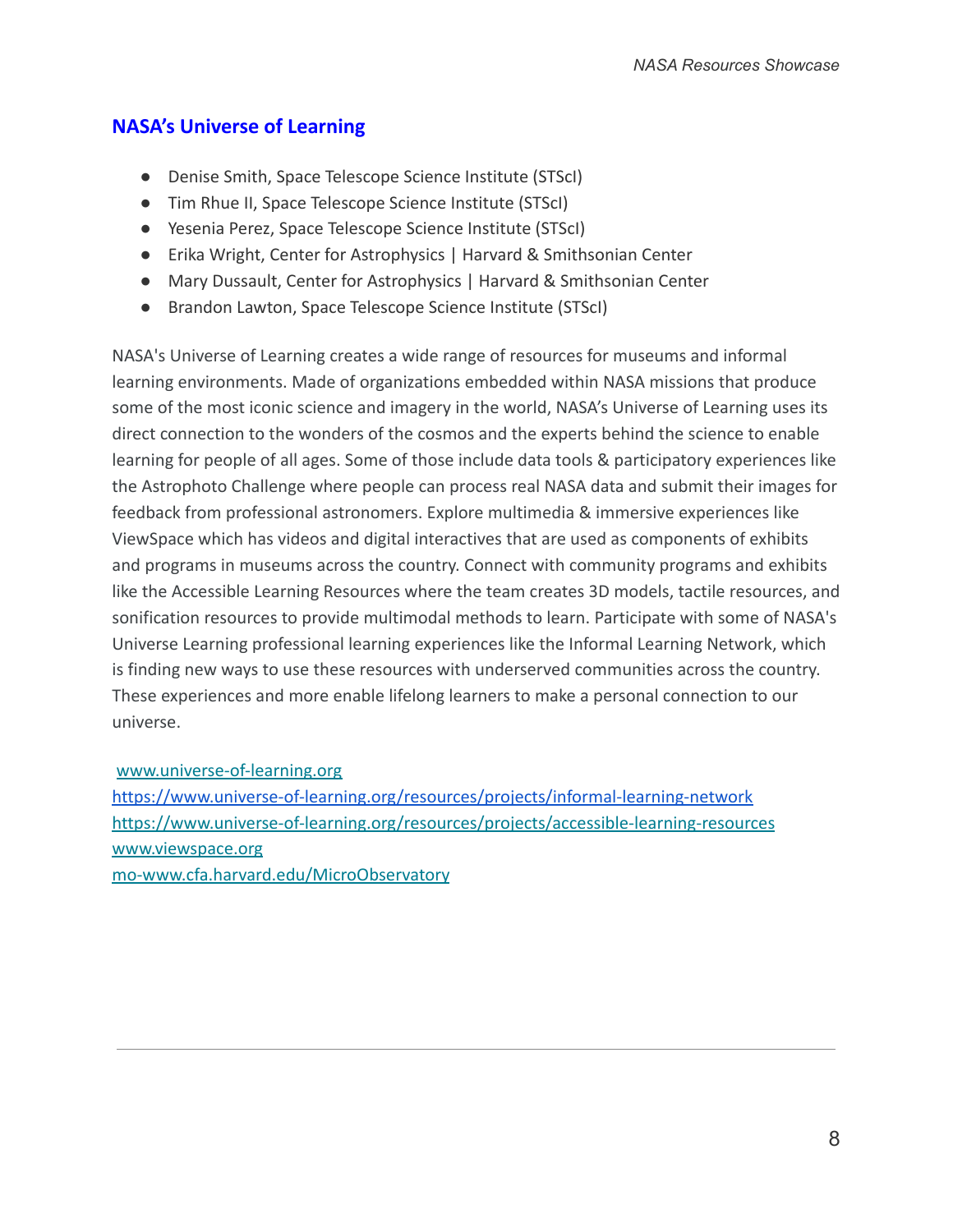### **James Webb Space Telescope Resources**

- Chris Britt, Space Telescope Science Institute (STScI)
- Yesenia Perez, Space Telescope Science Institute (STScI)

The launch and commissioning of the James Webb Space Telescope are monumental achievements that have taken the skill and perseverance of devoted professionals across the globe to accomplish. With this new observatory, we seek to answer questions of our common origin: the beginnings of stars, planets, and galaxies themselves. Space Telescope Science Institute's (STScI's) Office of Public Outreach and NASA have partnered to share this achievement with the public and to meet them where they are in their own exploration of the universe. We are working with communities across the country to support celebrations of Webb's launch and first images through the [Webb Community](https://outerspace.stsci.edu/display/WSTCE/) Events initiative. We want to empower all people to look up and explore with Webb.

Webb will study every phase in the history of our Universe, ranging from the first luminous glows after the Big Bang, to the formation of solar systems capable of supporting life on planets like Earth, to the evolution of our own Solar System.

[www.jwst.nasa.gov/](https://www.jwst.nasa.gov/) [www.webbtelescope.org](http://www.webbtelescope.org)

# **Scientific Visualization Studio/NASA Goddard Space Flight Center**

● Mark SubbaRao & Lori Perkins NASA Goddard Space Flight Center

The NASA Scientific Visualization Studio (SVS) works with NASA-affiliated programs and researchers to visualize their data for the purpose of communicating their goals and results in an exciting and accurate manner. All of the 10,000+ visual products created by the SVS and its partner groups are made available at <https://svs.gsfc.nasa.gov> and are completely free for use by the public. Although not strictly created for STEM education, SVS visualizations dramatically illustrate scientific concepts and discoveries in a way that bridges the gap between scientific knowledge and the real-world application of that knowledge. The SVS is also always looking for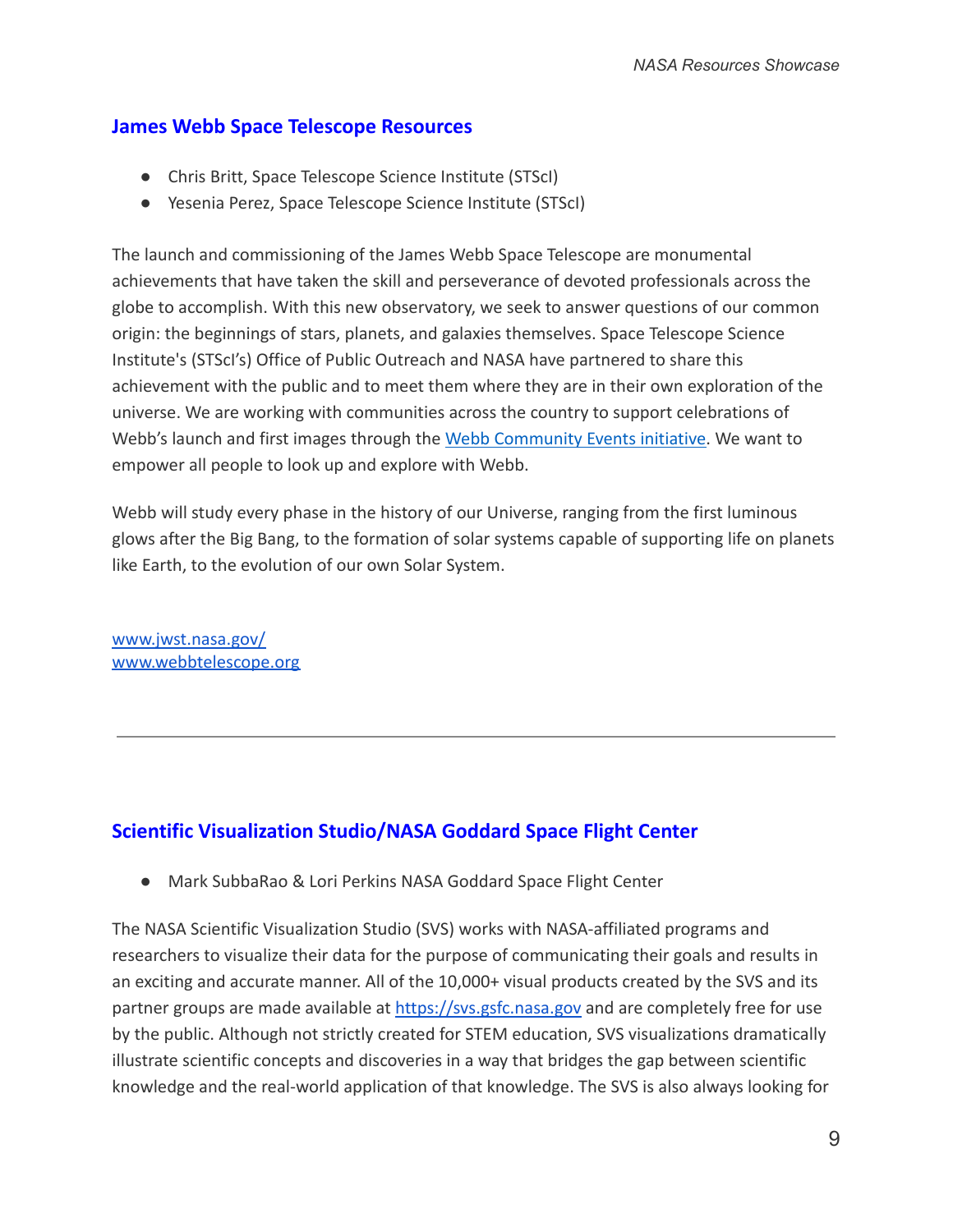new visualization ideas so feel free to contact them if you have a great idea or would like an existing visualization modified to better fit the needs of external users.

# **NASA Astromaterials**

- Paige Graff, Jacobs/JETS at the NASA Johnson Space Center
- Kim Willis, Jacobs/JETS at the NASA Johnson Space Center

NASA's Astromaterials team aims to share unique NASA assets with students, formal and informal educators, the public, and the scientific community in order to generate excitement, knowledge, and awareness of NASA Science Mission Directorate (SMD) Science and Exploration. Our unique assets include:

- ❖ Astromaterials Collections: Apollo lunar samples, Antarctic meteorites, cometary and interstellar dust, solar wind, microparticle impacts, and asteroid samples from Itokawa, Ryugu, and Bennu (anticipated arrival in September 2023)
- ❖ Astronaut Photography of Earth taken by crew in space
- ❖ Subject Matter Experts (SMEs)
- ❖ Specialized Research and Curation Laboratories

We enable access to our assets and Earth and planetary science content through in-person and virtual connections as well as through hands-on activities and resources that promote and encourage the development of skills for STEAM (Science, Technology, Engineering, the Arts, and Mathematics) careers for individuals from all backgrounds.

<https://ares.jsc.nasa.gov/> <https://ares.jsc.nasa.gov/astromaterials3d/> <https://ares.jsc.nasa.gov/engagement/>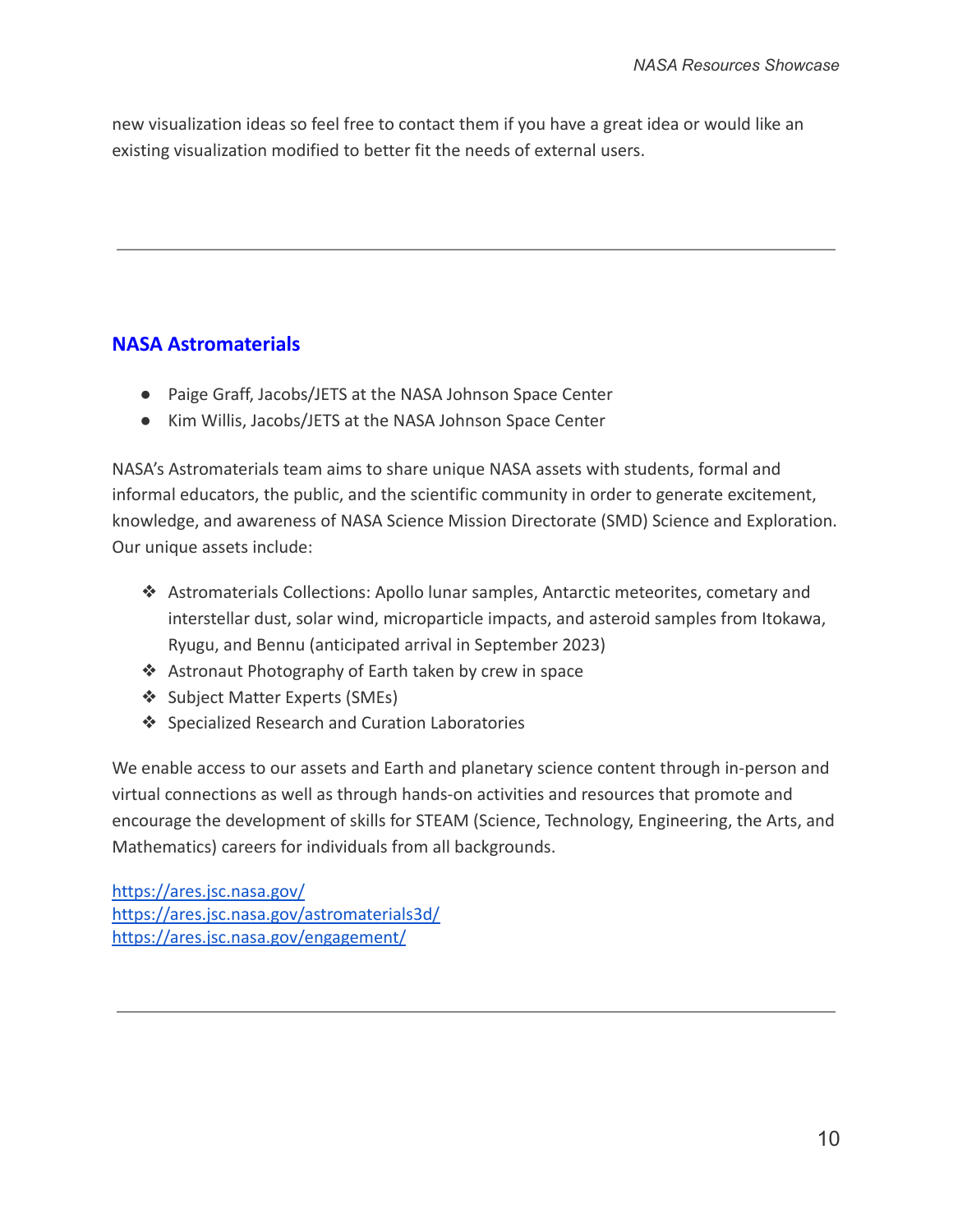# **Eclipse Soundscapes: Citizen Science Project**

- Trae Winter, ARISA Lab
- MaryKay Severino, ARISA Lab

With the help of citizen scientists, NASA subject matter experts (SMEs) will collect audio recordings from eclipses and analyze acoustic data to determine how disruptions in light and circadian rhythms may affect ecosystems. The data will include soundscapes recorded by the National Park Service and Brigham Young University during the 2017 total solar eclipse, as well as recordings to be taken during the 2023 annular eclipse and 2024 total solar eclipse. The analysis of these recordings will be central to ARISA Lab's informal learning objective, which is focused on fostering self-efficacy in under-represented learners, specifically members of the Blind and Low-Vision community (BLV). Citizen scientists, both sighted and BLV, will participate in eclipse experiences together. Under the guidance of NASA SMEs, citizen scientists will participate in workshops, and collect and analyze eclipse acoustic data. We invite your museum community in future to utilize the free eclipse learning materials, become citizen scientists who collect eclipse data during the 2023 annular eclipse or the 2024 total solar eclipse, and/or analyze the eclipse sound data in 2024 and 2025. This project is currently in development. Please stay updated on its progress and to sign up to be a citizen scientist in the near future by following us on **Facebook @EclipseSoundscapes**, Twitter [@EclipseSoundUDL,](https://twitter.com/EclipseSoundUDL) and Instagram [@EclipseSoundscapes](https://www.instagram.com/eclipsesoundscapes/?hl=en) !

<https://eclipsesoundscapes.org/citizen-science-project>

# **Exploratorium: Navigating the Path of Totality**

- Rob Semper, Exploratorium
- Robyn Higdon, Exploratorium

Navigating the Path of Totality is a public education program using the opportunity of the annular solar eclipse of 2023 and the total solar eclipse of 2024 as platforms for sparking public engagement and learning about the Sun, heliophysics, and the STEM content related to both. Working with NASA Subject Matter Experts (SME) and with other NASA Science Activation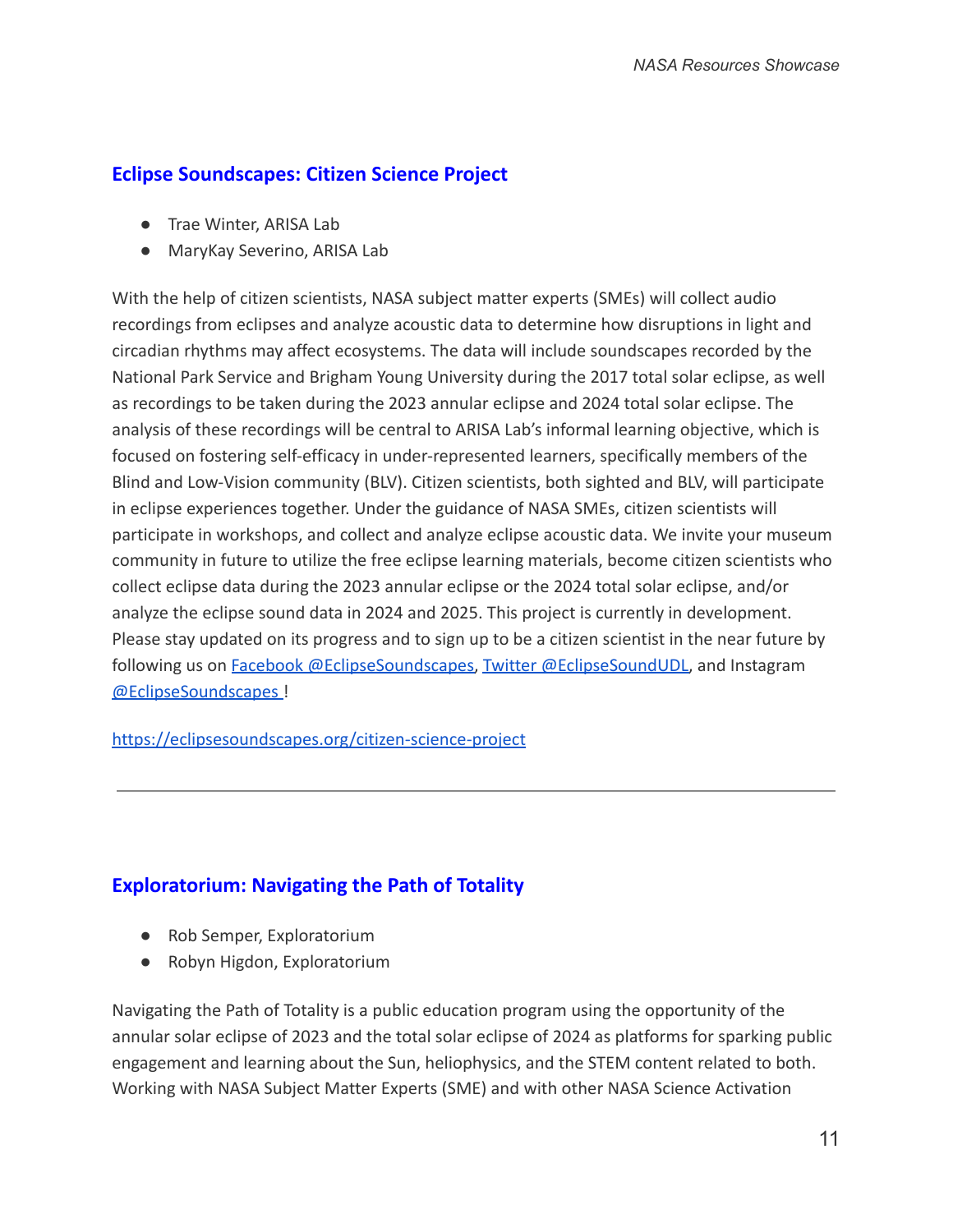partners, the Exploratorium's team of scientists, educators and media producers leverage the dramatic experience of solar eclipse events to engage students, educators, and the public at large in the excitement of scientific discovery.

The Exploratorium will provide three live streams of the eclipse for you to use with your audiences on Saturday, Oct 14, 2023, of the Annular Eclipse from the Southwestern U.S.; and on Monday. April 8, 2024, of the total solar eclipse from Texas. These streams include:

- a 3-hour broadcast made up entirely of views from our telescopes in the path of totality, which is great for museums to show on screens in their galleries, and to use as a background for their educators to do live, local programs
- a one-hour educational program in English that museums could play in their theater spaces. This will include Exploratorium educators, NASA SMEs, and others sharing the excitement of the day and a review of what people are seeing, related solar science, and highlighting the Parker Solar Probe mission.
- a one-hour educational program in Spanish that museums could play in their theater spaces. This will include Exploratorium educators, Kira Villanova (a morning show anchor from Univision), NASA SMEs, and others sharing the excitement of the day and a review of what people are seeing, related solar science, and highlighting the Parker Solar Probe mission.

The team will also produce a series of videos on eye safety, 'eclipse 101', etc. In partnership with the Indigenous Education Institute, they will be making videos in Diné (Navajo).

All videos and live streams will be made embeddable.

[www.exploratorium.edu/eclipse](http://www.exploratorium.edu/eclipse)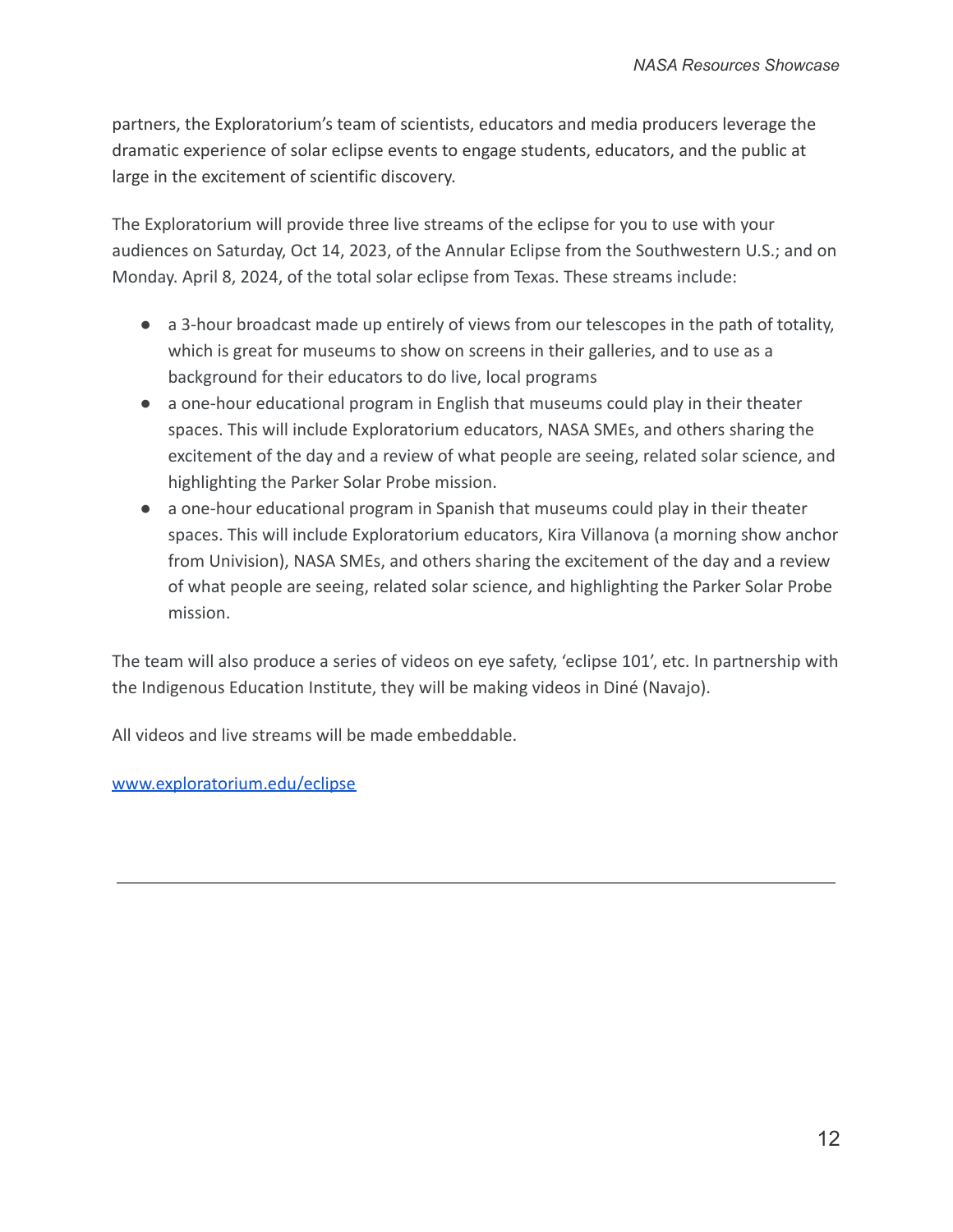## **NASA Space Place**

- Jessica R Stoller-Conrad, NASA Jet Propulsion Laboratory
- Heather Doyle, NASA Jet Propulsion Laboratory

NASA Space Place was created in 1998 as a premier science communications website. It was the first NASA website designed almost exclusively for a younger audience. This award-winning website engages upper-elementary-aged children in space and Earth science through interactive games, hands-on activities, fun articles and short videos. Most of NASA Space Place's content is available in both English and Spanish. Over the years, the NASA Space Place program has grown substantially. As of 2021, the program's robust online presence includes more than 35 million pageviews each year and more than 800,000 combined followers across three social media platforms. The Space Place team also produces NASA's climate science website for kids, NASA Climate Kids.

[Spaceplace.nasa.gov](https://spaceplace.nasa.gov/) <https://climatekids.nasa.gov/>

#### **NASA Artemis**

● Patricia Moore, Artemis Communications – Museum Outreach [patricia.l.moore@nasa.gov](mailto:patricia.l.moore@nasa.gov) 281-636-2919

NASA will send the first woman and first person of color to the lunar surface on [Artemis](https://www.nasa.gov/specials/artemis/) [missions](https://www.nasa.gov/specials/artemis/) and safely return to Earth. Together with commercial and international partners, NASA will establish a sustainable presence on the Moon to prepare for missions to Mars.

Later this year, NASA will use the most powerful rocket ever built, the Space Launch System, to launch the **[Artemis I](https://www.nasa.gov/artemis-1) mission to send an uncrewed Orion spacecraft thousands of miles beyond** the Moon – farther than any spacecraft built for humans as ever flown.

Do you want to share the excitement of Artemis I? **Join NASA to participate online for NASA's** Artemis I mission. [Click here](https://www.eventbrite.com/e/artemis-i-registration-144043131885) to register to let NASA know that you're hosting a watch